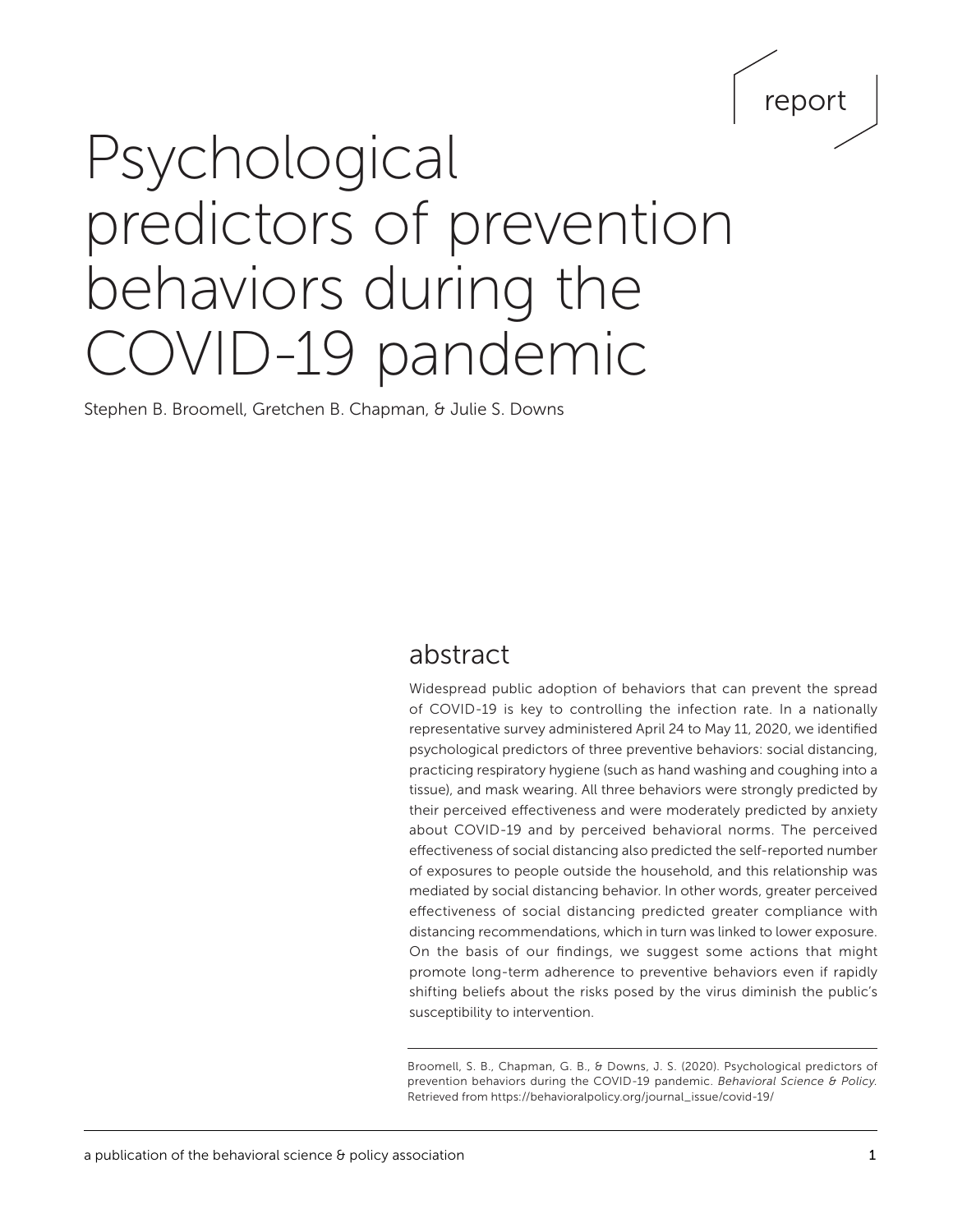S lowing the spread of COVID-19 depends critically on the widespread and sustained public adoption of preventive measures recommended by health experts, $1$  on a scale not seen in past disease outbreaks. Yet people vary considerably in the degree to which they engage in behaviors meant to limit the transmission of infectious diseases, as is evident during normal cold and flu seasons.<sup>2</sup> With the devastating COVID-19 pandemic continuing, an understanding of how to increase preventive behaviors is arguably more critical now than ever. Psychological theory and research can help provide that understanding and suggest ways to motivate the public to adopt and maintain preventive measures against COVID-19.

Past research indicates that the perceived effectiveness of preventive behaviors, anxiety about a threat (such as fear of catching or spreading an infectious disease), perceptions of social norms for preventive behaviors, and personal experiences with a threat are primary drivers for taking action and changing behavior in response to public health threats.<sup>3-8</sup> However, investigators do not know which of these psychological constructs are most predictive of behavior change in response to the COVID-19 pandemic, nor do they know which constructs correlate most closely with key recommendations of the Centers for Disease Control and Prevention (CDC): namely, engaging in social distancing (such as staying home whenever possible and keeping at least six feet distance from other people), practicing respiratory hygiene (washing hands frequently; avoiding touching the eyes, nose and mouth; and coughing or sneezing into a tissue), and wearing face masks. Given that psychological theory suggests that some people may reduce their preventive behaviors as time goes by, leading to waves of new infections in the following months,<sup>9</sup> finding effective ways of reinforcing these preventive behaviors is of utmost importance. In this article, we present the results of a survey that we administered during the pandemic to provide insight into which psychological factors best predict compliance with the CDC's recommendations. Understanding these connections can help to inform the development of effective interventions for promoting and sustaining behavior change.

We conducted a nationally representative survey over 18 days in late April and early May 2020 that examined (a) potential psychological predictors of self-reported adherence to the CDC-recommended behaviors of social distancing, practicing respiratory hygiene, and mask wearing; (b) self-reported effort to perform these recommended behaviors; and (c) the number of people (other than household members) with whom respondents had contact in recent days (representing violations of social distancing and thus potential exposure to infection). Our results indicate that each of the three behaviors is strongly predicted by its perceived effectiveness, is modestly predicted by anxiety about COVID-19 and by the social norm related to the behavior, and is weakly predicted by perceptions of the local environment (such as the belief that the number of people sick with the virus has recently increased in the respondent's local area).

#### Implications of Current Results for Policymakers

- Preventive behavior is predicted by the perceived effectiveness of the behaviors, anxiety about COVID-19, and perceived social norms relating to the behaviors (*descriptive norms*).
- Policy messages can harness the powerful influence of descriptive norms by publicizing widespread adoption of preventive behaviors.
- Public health and political leaders can solidify the social norms of social distancing, practicing respiratory hygiene, and mask wearing by consistently messaging that those actions are necessary and effective for controlling the spread of COVID-19.
- Although anxiety about COVID-19 predicts behavioral adherence, policymakers should be cautious about using fear messages because previous research indicates that such messages backfire if they do not also suggest actions to limit the likelihood of contracting the disease and infecting others.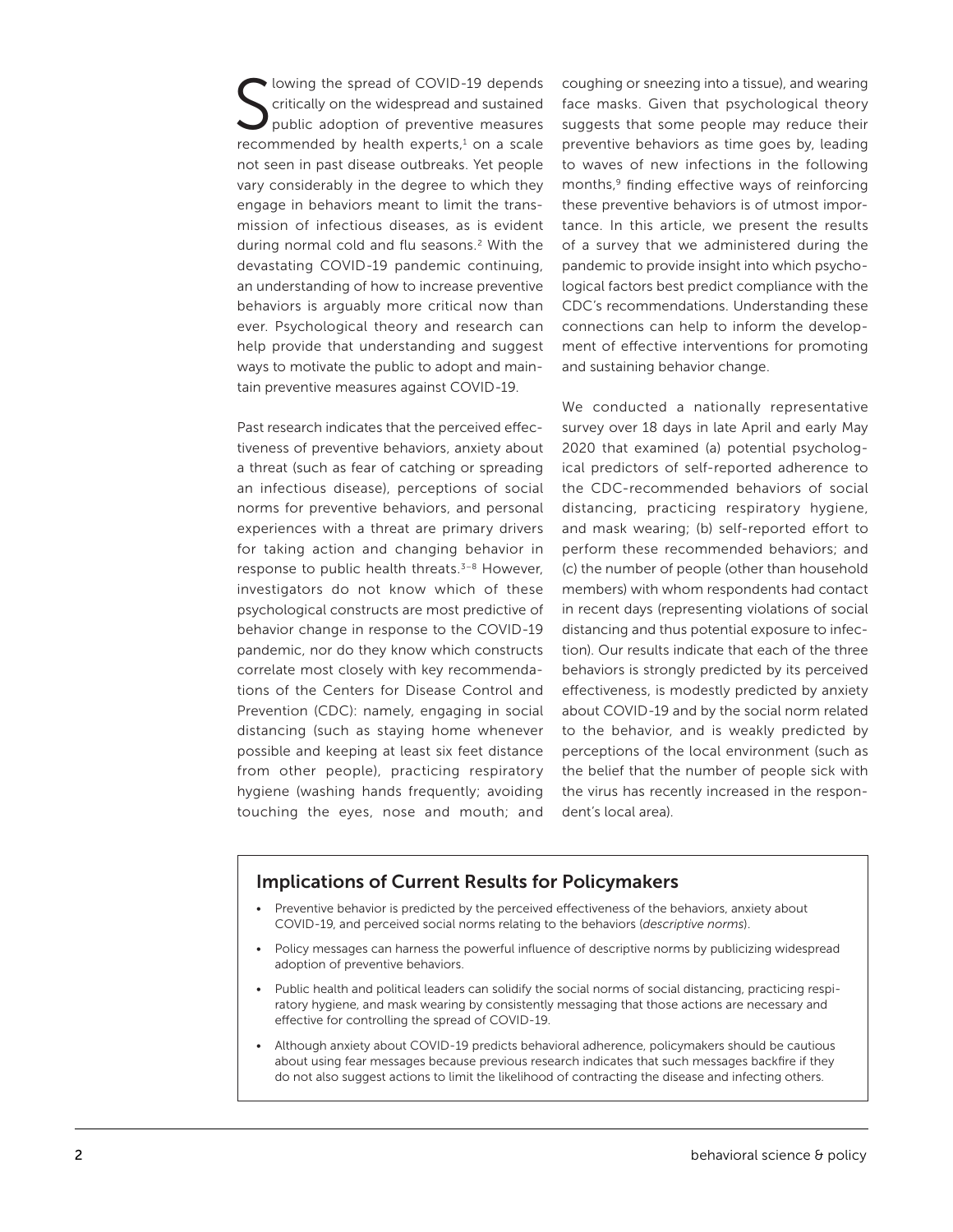Because logic suggests that social distancing behavior should reduce exposure rates, we conducted a separate analysis of how the psychological factor most predictive of this behavior—perceived effectiveness—related not only to compliance with distancing recommendations but also to reported exposures. We found that the perceived effectiveness of social distancing correlated with fewer self-reported exposures and that the link between the perception of efficacy and exposure is mediated to a great extent by practicing social distancing. The analyses we report in this article reveal correlations, not causation. But the mediation finding lends support to the intuition that belief in the preventive power of social distancing leads to reduced exposure as a result of prompting people to practice social distancing.

Our findings have important policy implications, suggesting that policymakers might increase people's compliance with recommendations to engage in social distancing, respiratory hygiene, and mask wearing by taking actions that emphasize the effectiveness of these behaviors and that establish and solidify social norms for performing them without reducing the fear of contracting and spreading COVID-19. Because successful social distancing leads to lower levels of infection in a community and may thus decrease anxiety about COVID-19, the public may be tempted to stop performing these recommended behaviors over time. Therefore, in places where infection rates decrease to low levels, policymakers may be wise to step up information campaigns that reinforce the effectiveness of the CDC's recommended behaviors and that strengthen the norms for adherence.

#### Methods

#### **Participants**

We recruited participants through the survey company Dynata, which hosts a nationally representative online panel. Participation was limited to U.S. citizens 18 years of age or older and fluent in English. Data collection began on April 24, 2020, with a preset target sample of 3,500 participants, and continued through May 11, 2020. A total of 41,274 individuals were invited to participate; 4,453 consented and completed the survey. Of these, 497 were excluded according to preset criteria (such as showing specific signs of inattentiveness), which left 3,956 in the final sample, a 9.6% response rate. The mean age was 48 years, 53% of participants were female, and 48% were employed. Table S1 in the Supplemental Material provides additional statistics describing the sample.

#### Procedure

Participants responded to 122 questions about the COVID-19 pandemic. In this article, we report on a subset of the questions that focused on three preventive behaviors recommended by the CDC: social distancing, practicing respiratory hygiene, and wearing a mask in public. For each of the questions assessing these behaviors (five questions for social distancing, three for respiratory hygiene, and one for mask wearing), participants reported their degree of behavioral compliance on a scale of 1 = *not at all* to 5 = *a great deal*. See Table S2 in the Supplemental Material for the exact questions and means.

Questions assessing the psychological processes hypothesized to influence compliance included items that measured perceptions of the efficacy of the recommended protective behaviors (such as "How effective do you think each of these behaviors is in preventing the spread of COVID-19?" [with each behavior listed separately]), anxiety about COVID-19 (such as "How worried are you about getting infected with COVID-19?"), the belief that each of the recommended behaviors have become social norms (such as "How much do you think your friends and neighbors are engaging in each of these behaviors?" [with each behavior listed separately]), personal experiences of knowing someone diagnosed with or suspected of having COVID-19, and the perception that the number of people sick with the virus had recently risen locally. Except for the personal experience questions, respondents answered all questions on a scale of 1 = *none* to 5 = either *a great deal* or *extremely*, depending on the wording of the item. The personal experience question was answered yes or no. Table S3 in the Supplemental Material lists the specific questions and the results.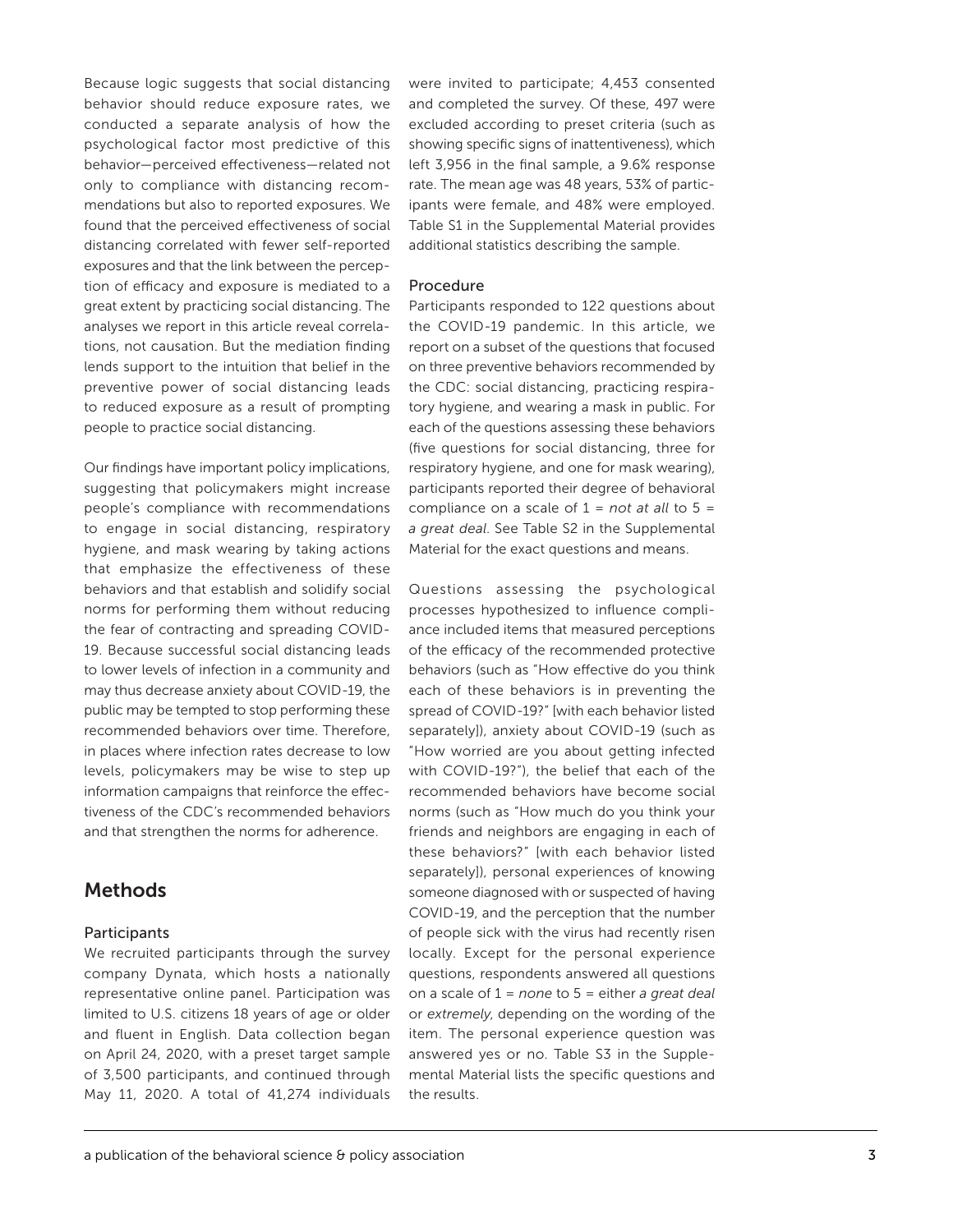The outcomes of social distancing behavior were determined on the basis of participants' responses to open-ended questions asking for counts of the number of people (other than household members) with whom they had been in close contact, defined as being less than 6 feet away, even if only for a second. These numerical responses were summed to form one total of number of contacts over the past seven days. Find full details about the survey items and procedures in the Supplemental Material.

#### Results

Our analysis focused on self-reported measures of three behaviors: social distancing, practicing respiratory hygiene, and mask wearing. We examined five potential predictors of these preventive behaviors: perceived effectiveness, anxiety about COVID-19, perceptions of social norms, personal experience with COVID-19, and perceived prevalence of COVID-19 in the local environment.

We analyzed how strongly each of the psychological variables uniquely correlated with each preventive behavior by conducting what is known as an ordinary least squares regression analysis for each preventive behavior. Table S4 in the Supplemental Material displays the full set of findings. Each regression analysis included the five potential predictors, entered simultaneously. Figure 1 shows the relationship between each potential psychological predictor (assuming the others are fixed) and each behavior, as indicated by the regression coefficient. (For nonscientists: the larger the coefficient, the stronger the association.) Our measure of perceived effectiveness generated the largest coefficients for all three behaviors, with the strongest association seen

Figure 1. Regression coefficients indicating how strongly each of five psychological variables predicts the self-reported practicing of three behaviors meant to limit the spread of COVID-19



Note. For nonscientists: The regression coefficients indicate the strength and direction of the relationship between potential psychological predictors of preventive behaviors (holding all other predictors fixed) and the average self-reported practice of those behaviors. Perceived effectiveness = perceived effectiveness of the behavior; anxiety = fear of spreading or catching the disease; descriptive norms = belief that the behaviors are common practice in the general population; personal experience = having had COVID-19 or knowing someone who has been diagnosed or had major symptoms; local environment = belief that the number of people sick with COVID-19 has recently increased locally; social distancing = staying home as much as possible the number of people sick with COVID-19 has recently increased locally; social distancing = staying home as much as possible<br>in the last seven days and trying to stay at least 6 feet away from other people; respiratory hyg such as washing hands frequently; avoiding touching the eyes, nose, and mouth; and covering a cough or sneeze with a tissue. Error bars show standard errors around the coefficients.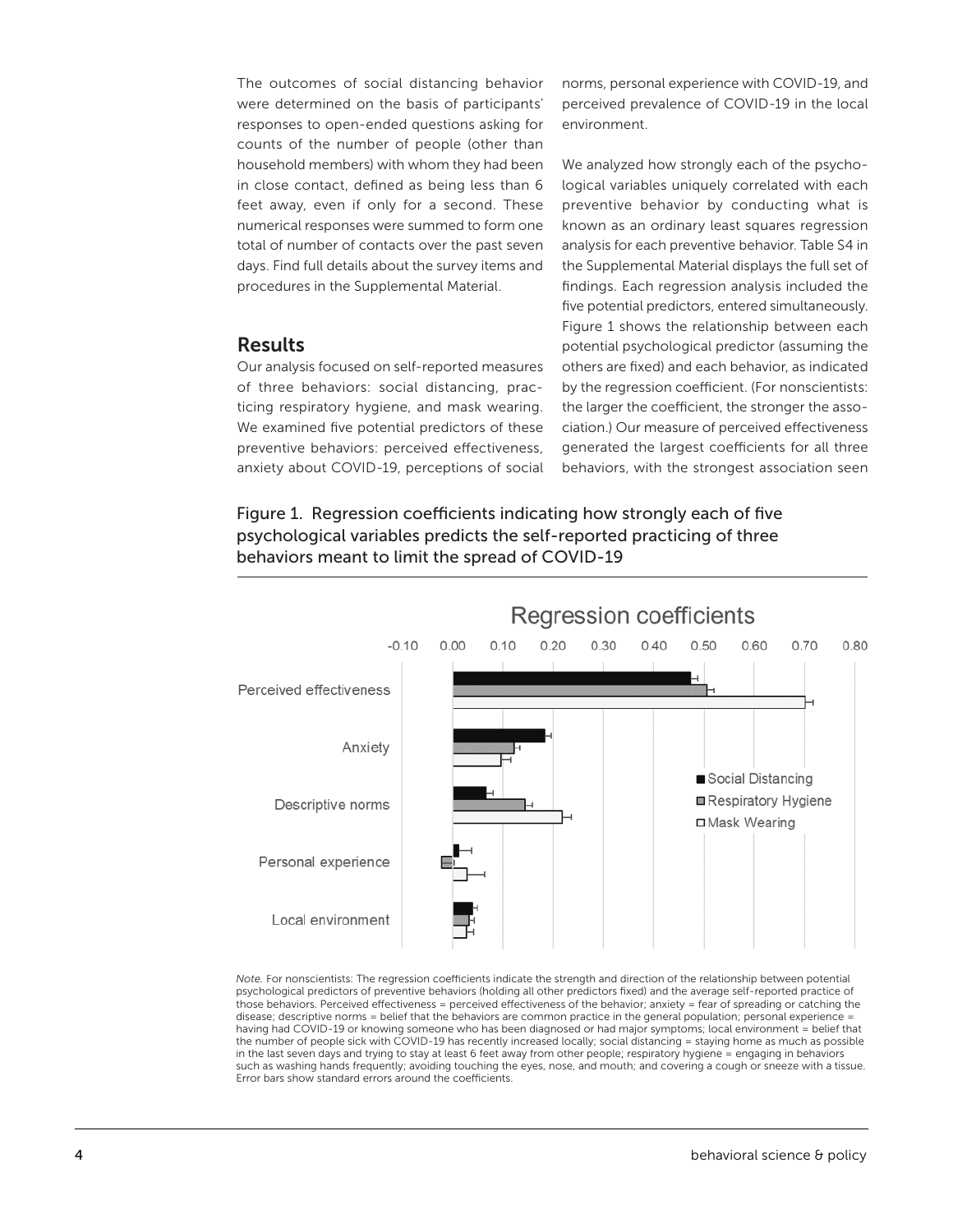with mask wearing. The measures of anxiety about COVID-19 and perceptions of social norms generated the next largest coefficients. The remaining two psychological variables we examined—personal experience with COVID-19 and perceived local prevalence—generated small coefficients, with personal experience displaying no predictive power.

Because logic dictates that social distancing minimizes exposure, we decided in advance of the survey to include an analysis of the relation between exposures and the psychological factor that turned out to be most predictive of social distancing. Therefore, we next examined the relationship between the perceived effectiveness of social distancing and the number of self-reported exposures to people not in the household. We hypothesized that this relationship would be mediated by social distancing—that is, that the perceived effectiveness of social distancing would predict social distancing behavior and that the resulting social distancing would, in turn, be inversely related to the number of exposures (that is, more social distancing would be associated with less exposure).

To analyze the extent to which social distancing accounted for the influence of perceived effectiveness on exposure, we performed a mediation analysis. Finding a direct effect would imply that the perceived effectiveness of social distancing by itself predicted low exposure after the influence of engaging in social distancing was separated out. Finding an indirect effect would imply that the perceived effectiveness of social distancing predicts low exposure because perceived effectiveness also predicts social distancing behaviors. We found the latter to be the case. In the language of the field, we ran our mediation analysis<sup>10</sup> with 5,000 bootstrapped samples and found an indirect effect. See Figure 2.

Figure 2. Mediation analysis relating perceived effectiveness of social distancing to social distancing behavior & the number of close contacts made



*Note.* The plot shows that the perceived effectiveness of social distancing correlates with the number of contacts closer than 6 feet and that this association is mediated by social distancing behavior.

*B* values indicate how much a change in one variable will account for a change in the other variable and the direction of the effect; a minus sign reflects an inverse relationship. All *B* values shown are statistically significant.

CI = confidence interval. A 95% CI indicates that in 95% of random samples from a population of interest, the value that was measured will fall within the stated interval.

The importance of social distancing behavior as a mediator between perceived effectiveness of social distancing and the number of contacts is indicated by the size of the *B* value for the indirect effect and by its being larger than the B value for the direct effect (which does not take social distancing behavior into account).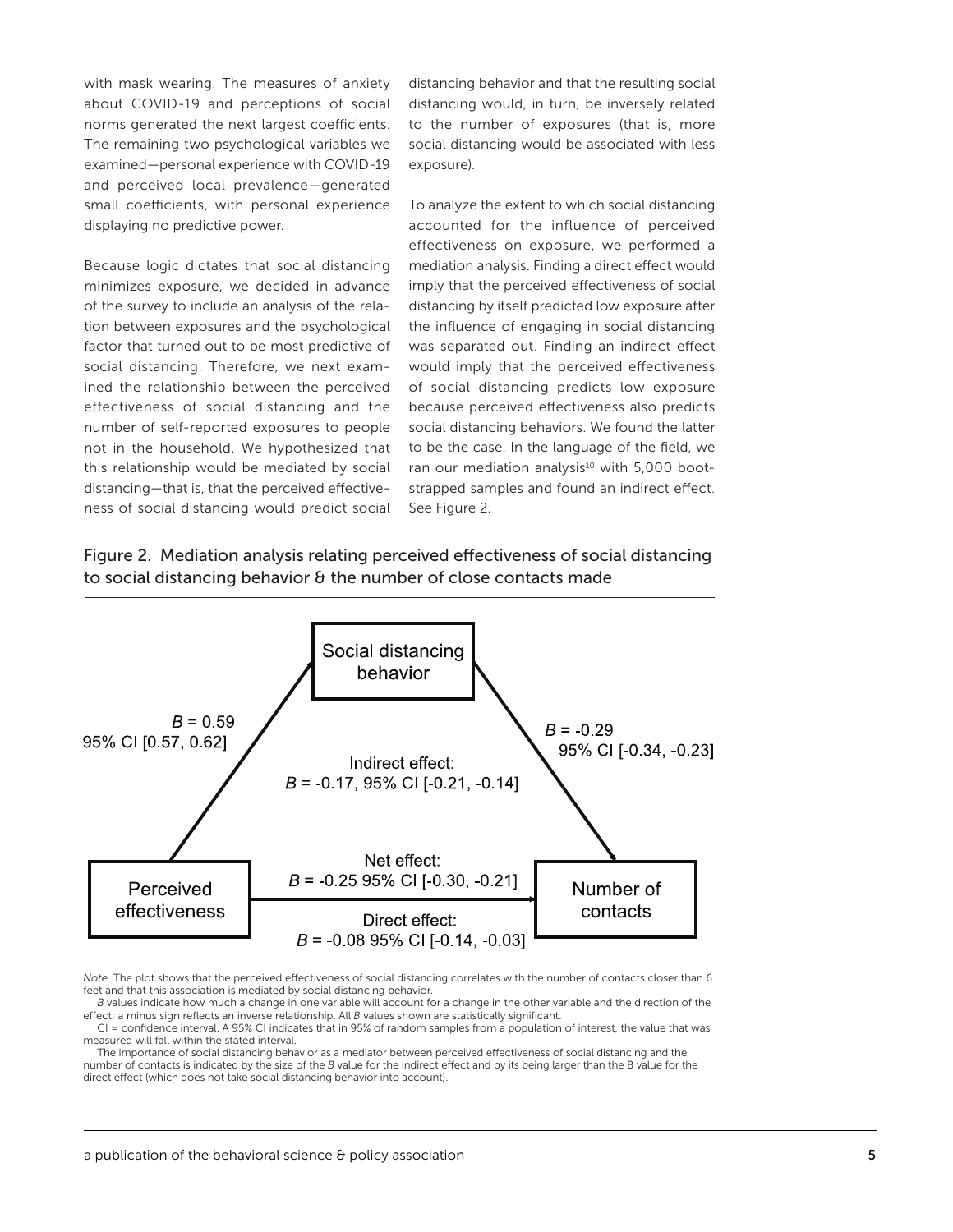We also examined whether any demographic features predicted preventive behaviors after we controlled for the contributions of the psychological predictors. Women reported higher adherence to all three behaviors than did men. Married people reported more social distancing and better respiratory hygiene than unmarried people did. White people reported worse respiratory hygiene and less mask wearing than people of color did. College-educated respondents reported more social distancing and worse respiratory hygiene than people with lower education levels did. Employed people reported less social distancing but better respiratory hygiene than unemployed individuals did. Respondents with chronic health conditions reported more social distancing and mask wearing than those without such conditions did. Higher income was associated with more social distancing and mask wearing. The more strongly respondents supported President Trump's policies and actions, the less likely they were to report social distancing and mask wearing. These results suggest that interventions to encourage preventive behavior might be especially important among some demographic groups. See Table S4 in the Supplemental Material for details.

#### **Discussion**

Our correlational analyses show that (a) the perceived effectiveness of social distancing, respiratory hygiene, or mask wearing predicts the respective behavior strongly; (b) anxiety about COVID-19 and perceptions of descriptive social norms (that is, the belief that others are routinely engaging in the preventive behaviors) predict all three of these behaviors modestly; and (c) perceptions of increases in local cases predict these behaviors only weakly.

In addition, the perceived effectiveness of social distancing predicts the level of self-reported exposure, mediated by social distancing behaviors. The results suggest the possibility that perceived effectiveness of social distancing could lead to adherence to social distancing recommendations, which in turn could lower exposure and thereby reduce the spread of disease. However, because our study was

correlational and did not examine the same group of people over time, it cannot establish causation. Experimental research that manipulates the perception of efficacy is required to confirm a causal pathway to behavior.

#### Implications for Policy

Our survey results indicate that the perceived effectiveness of a behavior that is meant to limit the spread of COVID-19 is strongly correlated with the performance of that behavior—which might indicate that policymakers should develop better strategies for conveying these behaviors' effectiveness. Policymakers may doubt that emphasizing efficacy will help greatly, because past research relating to influenza vaccines indicates that interventions aimed at educating people about vaccine effectiveness are not among the most successful.<sup>11</sup> And it is conceivable that our correlational result could be explained if people who are already engaging in preventive behavior feel obliged to rate those behaviors as effective. However, the past results relating to influenza vaccines may not be directly applicable to the current situation. In particular, people have not had time to develop entrenched beliefs about which preventive approaches to COVID-19 are most effective and to thoroughly weave these attitudes into their identities. This difference from past experience may mean that preventive behaviors targeted to COVID-19 can be influenced by informational interventions in ways that behaviors related to seasonal flu shots and other vaccines are not.

How policymakers can make use of our finding of a modest tie between anxiety about catching or spreading COVID-19 and compliance behavior may also be unclear, because previous research indicates that appeals based on fear can backfire when there are no clearly effective behavioral responses.<sup>7,12</sup> In the absence of an available response, increased fear triggers a defensive response or avoidance of the information. Relying on the power of social norms—emphasizing that social distancing, respiratory hygiene, and mask wearing have become common practice—might be a more promising strategy. Previous literature has demonstrated that social norm manipulations can indeed promote desired behaviors.<sup>13</sup>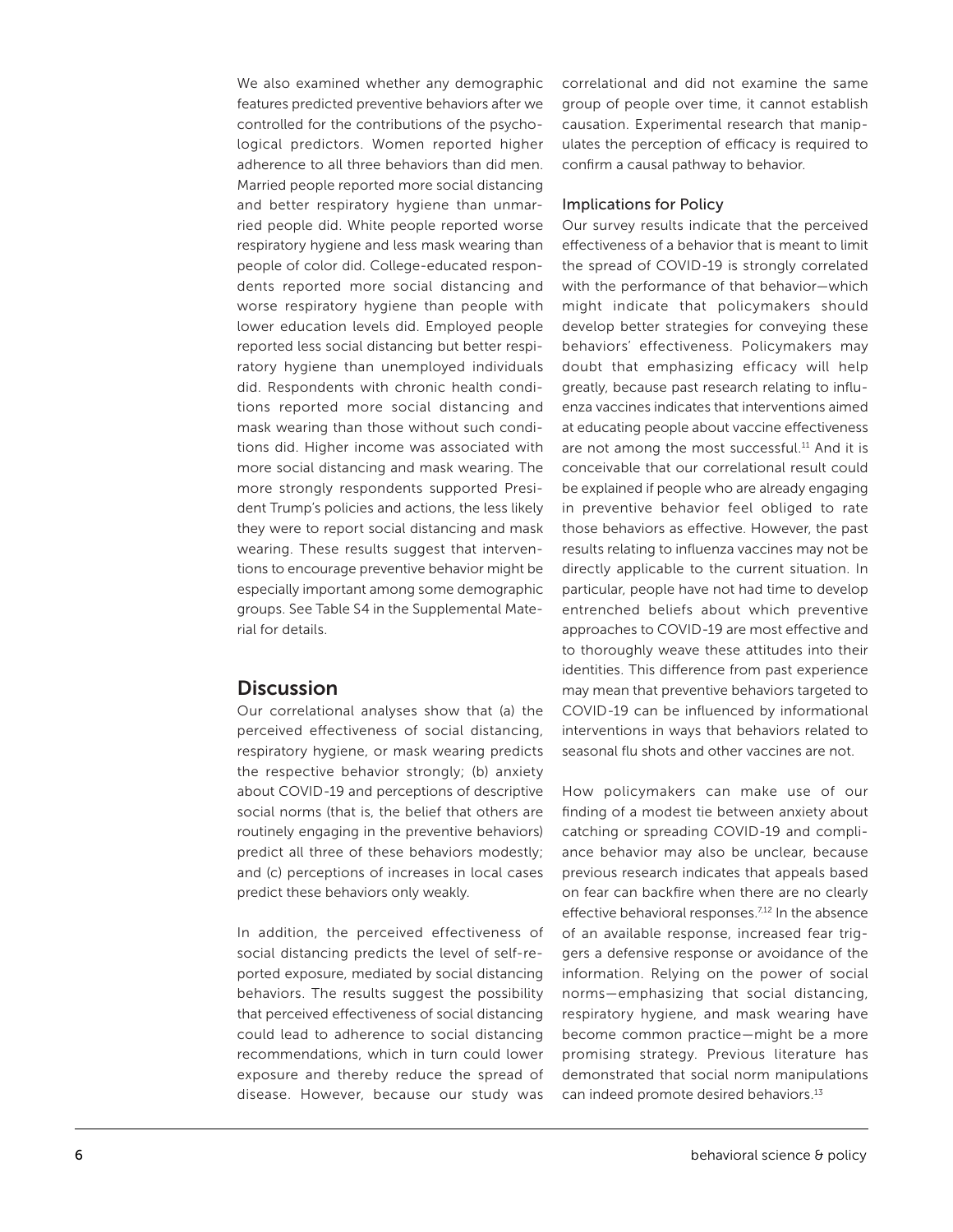Thus, although descriptive social norms were not the strongest predictor in our study, they may be one of the more fruitful areas for intervention in the current coronavirus pandemic. Our finding of a stronger role for norms in mask wearing than in social distancing may relate to mask wearing being publicly observable, whereas staying at home is not as noticeable to others.

Although no vaccine is yet available for COVID-19, research on the psychology of vaccination sheds light on interventions that have in the past been effective at inducing people to adopt behaviors meant to protect against infectious disease.14 Some of the most successful interventions have harnessed social norms and promoted behaviors directly without trying to change beliefs (such as by giving reminders or spelling out requirements).15 Our results parallel that literature in pointing to the role of social norms in influencing behavior. In line with this recommendation, a finalist for a public service announcement contest in New York State emphasizes how out of place a non-mask-wearer seems when in a large group of mask-wearers.16

#### Implications for Communication **Strategies**

Providing the public with accurate, understandable scientific information is essential in the face of a new health risk,<sup>17,18</sup> such as COVID-19. Beyond providing clear facts, messaging by public figures strongly influences how people perceive the effectiveness of preventative behaviors and the strength of social norms relating to those behaviors, as well as how much anxiety people experience about catching or spreading the disease. Public figures have such a powerful influence on public perceptions because individuals often cannot themselves judge the effectiveness of preventive measures; because people differ in their firsthand experiences with COVID-19; and because views on the effectiveness of social distancing, on social norms, and on the threat posed by the disease can differ greatly across neighborhoods, cities, and countries.19 Given that perceptions of the effectiveness of preventive behaviors can be undermined easily by incorrect or conflicting

information from official sources, it is crucial that political leaders and health authorities from the national level down to the community convey accurate, consistent messages. Thus, at a time when information is changing daily and the threat is unprecedented in most people's experience, it is critical for official messages to be aligned, to clearly reflect the effectiveness of preventive behaviors in reducing the virus's spread, and to reinforce the norms for adhering to these behaviors. For example, if all public health and political leaders deliver the message that wearing masks is necessary, that consistency will reinforce the social norm of mask wearing.

#### Conclusion

The perceived effectiveness of behaviors meant to limit the spread of COVID-19, anxiety about the pandemic, and perceived social norms are key correlates of self-reported adherence to the preventive behaviors of social distancing, practicing respiratory hygiene, and mask wearing. Health policy interventions that provide consistent, accurate information about the level of threat and the effectiveness of recommended behaviors and that highlight high levels of adherence as the norm may be essential to maintaining the preventive behaviors over the long term and to controlling waves of new infections.

#### author affiliation

Broomell, Chapman, and Downs: Carnegie Mellon University. Corresponding author's e-mail: downs@cmu.edu.

#### author note

This research was supported by National Science Foundation Grant SES-2027405. We are greatly indebted to Mandy B. Lanyon, Anna Maria Berta, Meghan Behnke, and Jodie Hung for their assistance with data management.

#### supplemental material

- <http://behavioralpolicy.org/journal>
- Methods & Analysis